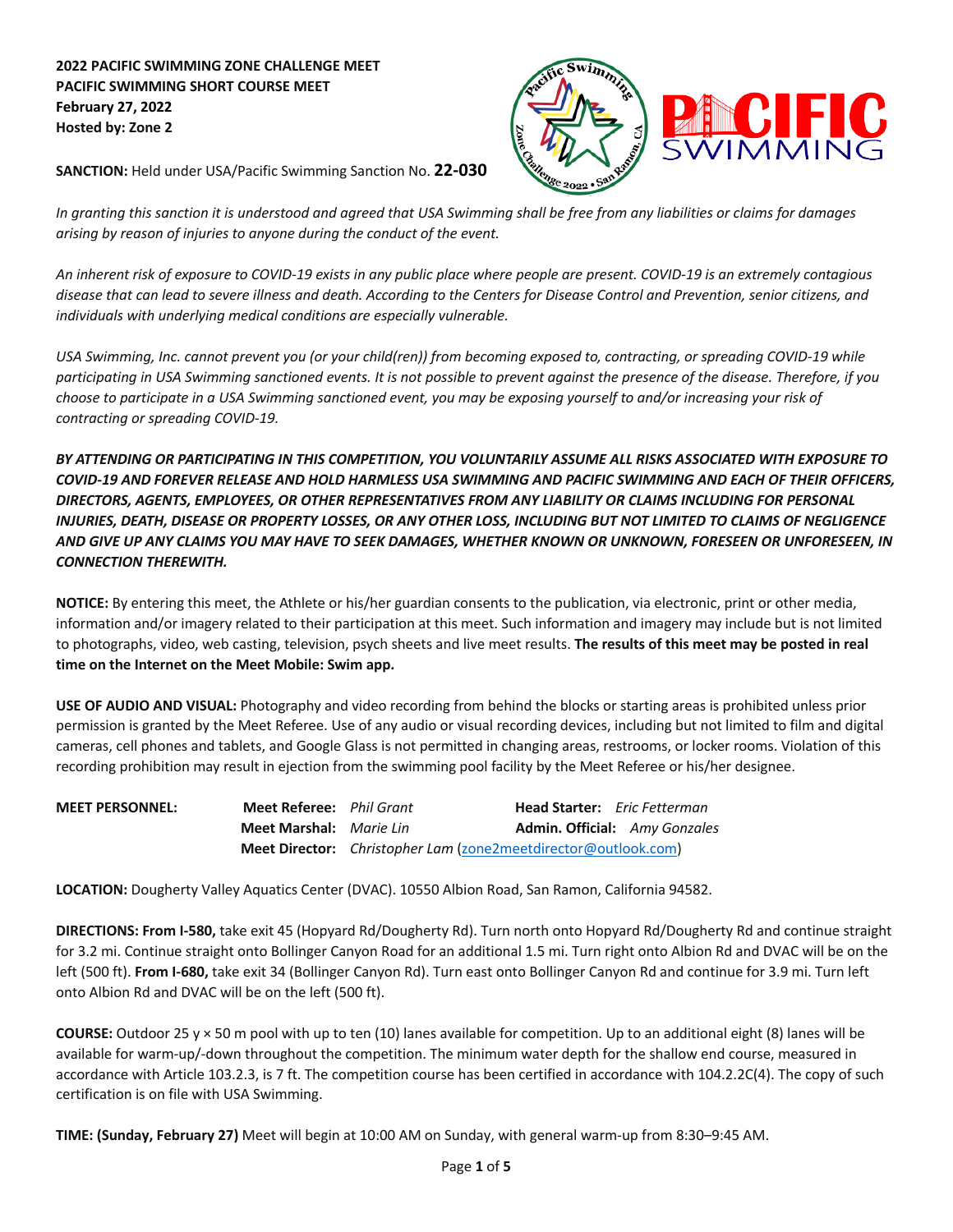**(Saturday, February 26)** The facility will be available for team warm-up from 2–5 PM. Contact the meet director to reserve lanes and confirm availability (zone2meetdirector@outlook.com).

- **RULES:** Current USA Swimming and Pacific Swimming rules and warm-up procedures shall govern the meet. A copy of these procedures will be available at the Clerk of Course.
	- The local facility guidelines, restrictions, and interpretation of the local public health guidelines shall be followed at this meet.
	- All applicable adults participating in or associated with this meet acknowledge that they are subject to the provisions of the USA Swimming Minor Athlete Abuse Prevention Policy ("MAAPP"), and that they understand that compliance with the MAAPP policy is a condition of participation in the conduct of this competition.
	- All events are timed finals.
	- Each zone's entries shall be seeded fastest to slowest (see Seeding).
	- Each zone may enter up to four (4) athletes per individual event and two (2) teams per relay event.
	- Each athlete may compete in up to three (3) individual events per day, plus relays.
	- An alternate athlete who replaces an entered athlete shall compete in the entered athlete's events and assigned lanes.
	- All coaches and deck officials must wear their valid USA Swimming membership card in a visible manner.
	- If local conditions warrant it, the Meet Referee, with concurrence of the Meet Director, may require mandatory scratch down. There are no entry fees, and no refunds will apply.

**UNACCOMPANIED ATHLETES:** Any USA Swimming athlete-member competing at the meet shall be accompanied by a USA Swimming member-coach for the purposes of athlete supervision during warm-up, competition and warm-down. If a coachmember of the athlete's USA Swimming Club does not attend the meet to serve in said supervisory capacity, it is the responsibility of the athlete or the athlete's legal guardian to arrange for supervision by a USA Swimming member-coach. The meet director or meet referee may assist the athlete in making arrangements for such supervision; however, it is recommended that such arrangements be made in advance of the meet by the athlete's USA Swimming Club Member-Coach.

**RACING STARTS:** Any athlete entered in the meet must be certified by a USA Swimming member-coach as being proficient in performing a racing start or must start each race from within the water without the use of the backstroke ledge. When unaccompanied by a member-coach, it is the responsibility of the athlete or the athlete's parent/legal guardian to ensure compliance with this requirement.

- **RESTRICTIONS:** Smoking and use of other tobacco products is prohibited in all areas of the venue, including the pool, spectator area, team areas within the pool facility (e.g., portion of the building designated for teams and athletes, or fenced area around an outdoor pool), locker rooms, and such other areas as may be specifically designated by the host club or organization, meet director, or referee.
	- Sale and use of alcoholic beverages are prohibited in all areas of the venue.
	- No glass containers are allowed in the venue.
	- No propane heater is permitted, except for meet operations.
	- No animals/pets are allowed at the venue, except for working service animals.
	- Deck changes are prohibited.
	- Destructive devices, to include but not limited to, explosive devices and equipment, firearms (open or concealed), blades, knives, mace, stun guns and blunt objects are strictly prohibited in the swimming facility and its surrounding areas. If observed, the Meet Referee or their designee may ask that these devices be stored safely away from the public or removed from the facility. Noncompliance may result in the reporting to law enforcement authorities and ejection from the facility. Law enforcement officers are exempt per applicable laws.
	- Operation of a drone, or any other flying apparatus, is prohibited over the venue (pools, athlete/coach areas, spectator areas and open-ceiling locker rooms) any time athletes, coaches, officials and/or spectators are present.
	- No overnight parking is permitted.
	- **CLOSED DECK:** The pool deck will be restricted to athletes, coaches, officials, and meet operations personnel with appropriate meet credentials.
	- Spectators are limited to the spectator-designated areas.

**ELIGIBILITY: •** This meet is only open to athletes who have been selected by their zone.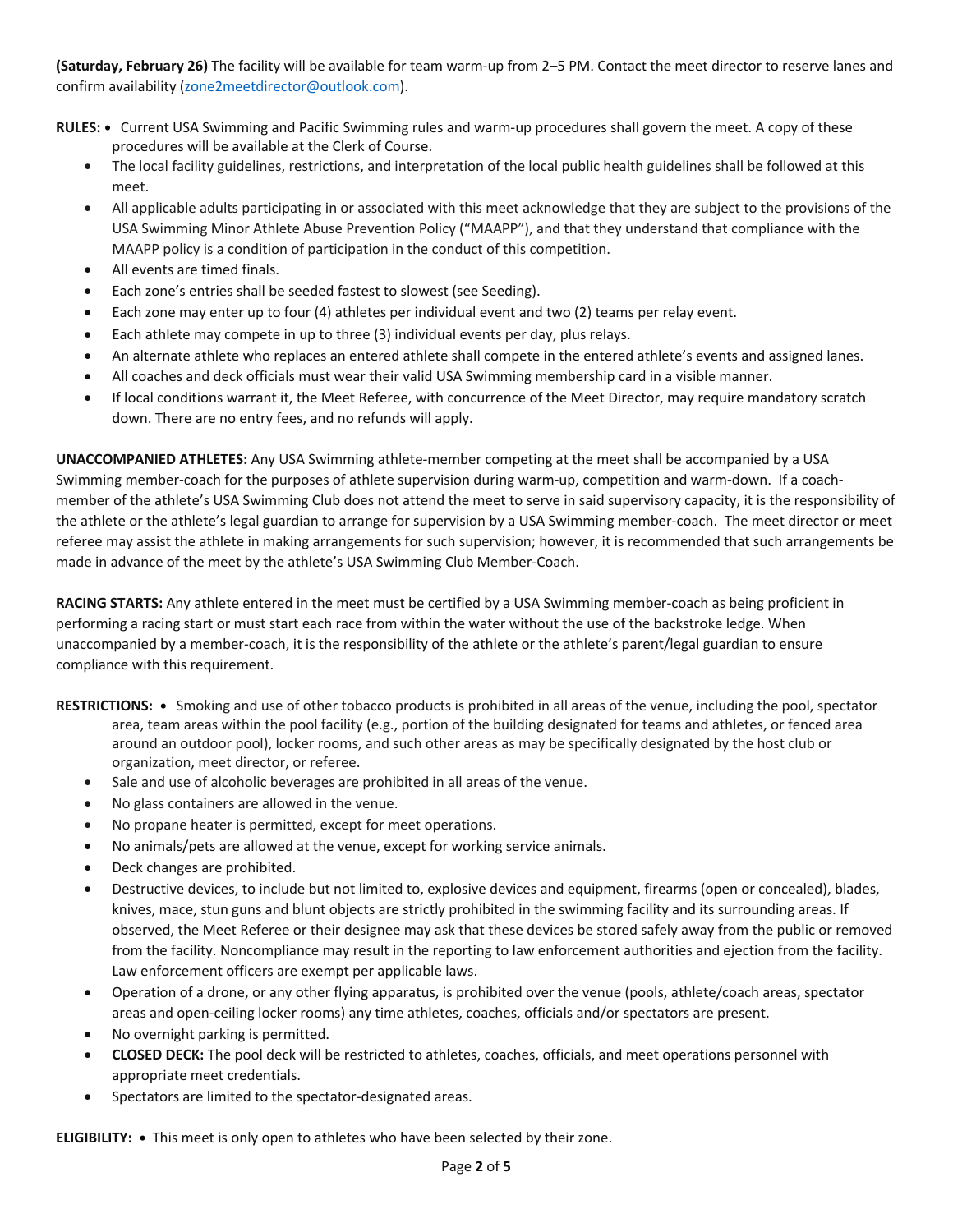- Athletes must be current (2022) members of USA-S and enter their name and registration number on the meet entry card as they are shown on their Registration Card. If this is not done, it may be difficult to match the athlete with the registration and times database. The meet host will check all athlete registrations against the SWIMS database and if not found to be registered, the Meet Director shall accept the registration at the meet (a \$10 surcharge will be added to the regular registration fee). Duplicate registrations will be refunded by mail.
- Entries with "NO TIME" (NT) will be **rejected.** Coaches should provide an estimated entry time.
- Entry times submitted for this meet may be checked against a computer database and may be changed in accordance with Pacific Swimming Entry Time Verification Procedures.
- Athletes with a disability are welcome to attend this meet and should contact the Meet Director or Meet Referee regarding any special accommodations on entry times and seeding per Pacific Swimming policy.
- The athlete's age will be the athlete's age on the first day of the meet.

**ENTRIES:** Entries must be emailed to the meet director (zone2meetdirector@outlook.com) using the provided Hy-Tek entry file. All entries must be received electronically no later than **Wednesday, February 16, 2022, 11:59 PM** and must be **accompanied by PDF report** of the zone's complete entries with assigned heat–lane for each entry.

**Each zone must assign each entry to a heat–lane for their zone per the seeding table below prior to submitting entries to the Meet Director. Unseeded entries will either be returned or seeded at the meet host's discretion. Each zone's entries shall be seeded fastest to slowest.**

**CHECK-IN:** The meet will be pre-seeded. There will be no check-in. There will be no penalty for failing to swim a scheduled event. Athletes who must withdraw from an event after the scratch deadline are required to inform the Referee at the starting end immediately.

**SEEDING:** Lane seeding is based on the final team scores from the 2020 Zone All-Star Meet (ZAM). Heat–lane assignments for each event is shown in the table below. **Entries shall be seeded fastest to slowest.**

| 10  | 9   | 8   |    | 6  | 5   |     | 3  | ר  |     | Lane   |
|-----|-----|-----|----|----|-----|-----|----|----|-----|--------|
| Z4  | Z1S | 71N | Z3 | Z2 | Z1N | Z1S | Z4 | Z2 | Z3  |        |
| (B) | 'B) | ΈB) | Ά  | A) | (A) | Α   | A) | B) | (B) | Heat 1 |
| Z4  | Z1S | 71N | Z3 |    | Z1N |     | Ζ4 |    | Z3  |        |
| (D  | (D) | (D  | C) | C) | (C) | C'، |    | D  | (D) | Heat 2 |

LANE TIMING ASSIGNMENTS: Each Zone will be responsible for providing lane timers for two lanes (3 timers each lane) per the table below.

| 10               | a  | 8 |    |     | ີ   |    |     | Lane           |
|------------------|----|---|----|-----|-----|----|-----|----------------|
| Z1S              | Z3 |   | 74 | Z1S | Z1N | Ζ4 | 71N | Chair 1        |
| Z <sub>1</sub> S | Z3 |   | Ζ4 | Z1S | Z1N | Ζ4 | 71N | <b>Chair 2</b> |
| Z1S              | Z3 |   | 74 | Z1S | Z1N | Ζ4 | Z1N | <b>Chair 3</b> |

**SCORING:** Points are awarded per the table below.

| Place             |    |          |    |    |    |     |         |           | a        | <b>10</b><br>τu | ᆠ         | ᅭ | 13 | 14 | . .<br>15 | 16 | - - | 18 | 19 | 20 |
|-------------------|----|----------|----|----|----|-----|---------|-----------|----------|-----------------|-----------|---|----|----|-----------|----|-----|----|----|----|
| <b>Individual</b> | 24 | 21<br>∠⊥ | 20 | 19 | 18 | . . | 16      | 1 E<br>15 | 14<br>-- | 13              | 11<br>. . | u |    |    |           |    |     | ÷  | -  |    |
| Relay             | 48 | 42       | 40 | 38 | 36 | 34  | ີ<br>32 | 30        | 28       | 26              |           |   |    |    |           |    |     |    |    |    |

**AWARDS:** A trophy will be awarded to the highest scoring zone team. There shall be no individual awards or relay awards.

**ADMISSION: Free.** A program will be available for coaches and officials.

**Snack Bar:** There will be **NO** snack bar or concession stands. Each zone is responsible for providing food, drink, and refreshments for their athletes, coaches, and staff (e.g., team manager, chaperones).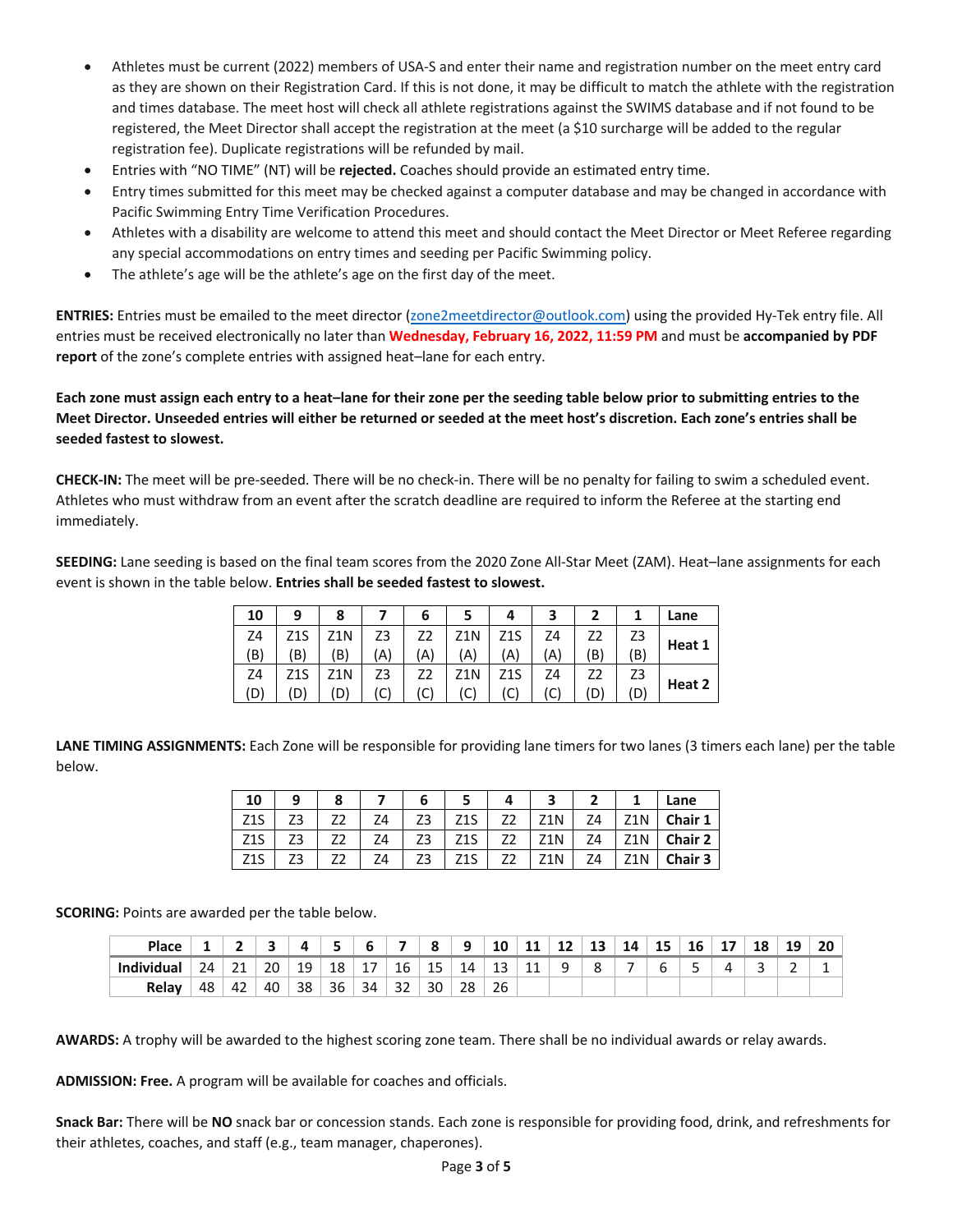**HOSPITALITY:** Hospitality will be provided for meet officials. Light refreshments may be provided for lane timers.

## **SCHEDULE OF EVENTS:**

| Girls Event # | Event                    | <b>Boys Event #</b> |
|---------------|--------------------------|---------------------|
| $\mathbf{1}$  | 13-14 200 Med. Relay     | 2                   |
| 3             | 11-12 200 Med. Relay     | 4                   |
| 5             | 9-10 200 Med. Relay      | 6                   |
| 7             | 8 & under 100 Med. Relay | 8                   |
| 9             | 13-14 50 Free            | 10                  |
| 11            | 11-12 50 Free            | 12                  |
| 13            | 9-10 50 Free             | 14                  |
| 15            | 8 & Under 25 Free        | 16                  |
| 17            | 13-14 200 IM             | 18                  |
| 19            | 11-12 200 IM             | 20                  |
| 21            | 9-10 100 IM              | 22                  |
| 23            | 8 & Under 100 IM         | 24                  |
| 25            | 13-14 100 Fly            | 26                  |
| 27            | 11-12 100 Fly            | 28                  |
| 29            | 9-10 50 Fly              | 30                  |
| 31            | 8 & Under 25 Fly         | 32                  |
| 33            | 13-14 100 Back           | 34                  |
| 35            | 11-12 100 Back           | 36                  |
| 37            | 9-10 50 Back             | 38                  |
| 39            | 8 & under 25 Back        | 40                  |
| 41            | 13-14 100 Breast         | 42                  |
| 43            | 11-12 100 Breast         | 44                  |
| 45            | 9-10 50 Breast           | 46                  |
| 47            | 8 & under 25 Breast      | 48                  |
| 49            | 13-14 200 Free           | 50                  |
| 51            | 11-12 100 Free           | 52                  |
| 53            | 9-10 100 Free            | 54                  |
| 55            | 8 & under 50 Free        | 56                  |
| 57            | 13-14 200 Free Relay     | 58                  |
| 59            | 11-12 200 Free Relay     | 60                  |
| 61            | 9-10 200 Free Relay      | 62                  |
| 63            | 8 & under 100 Free Relay | 64                  |